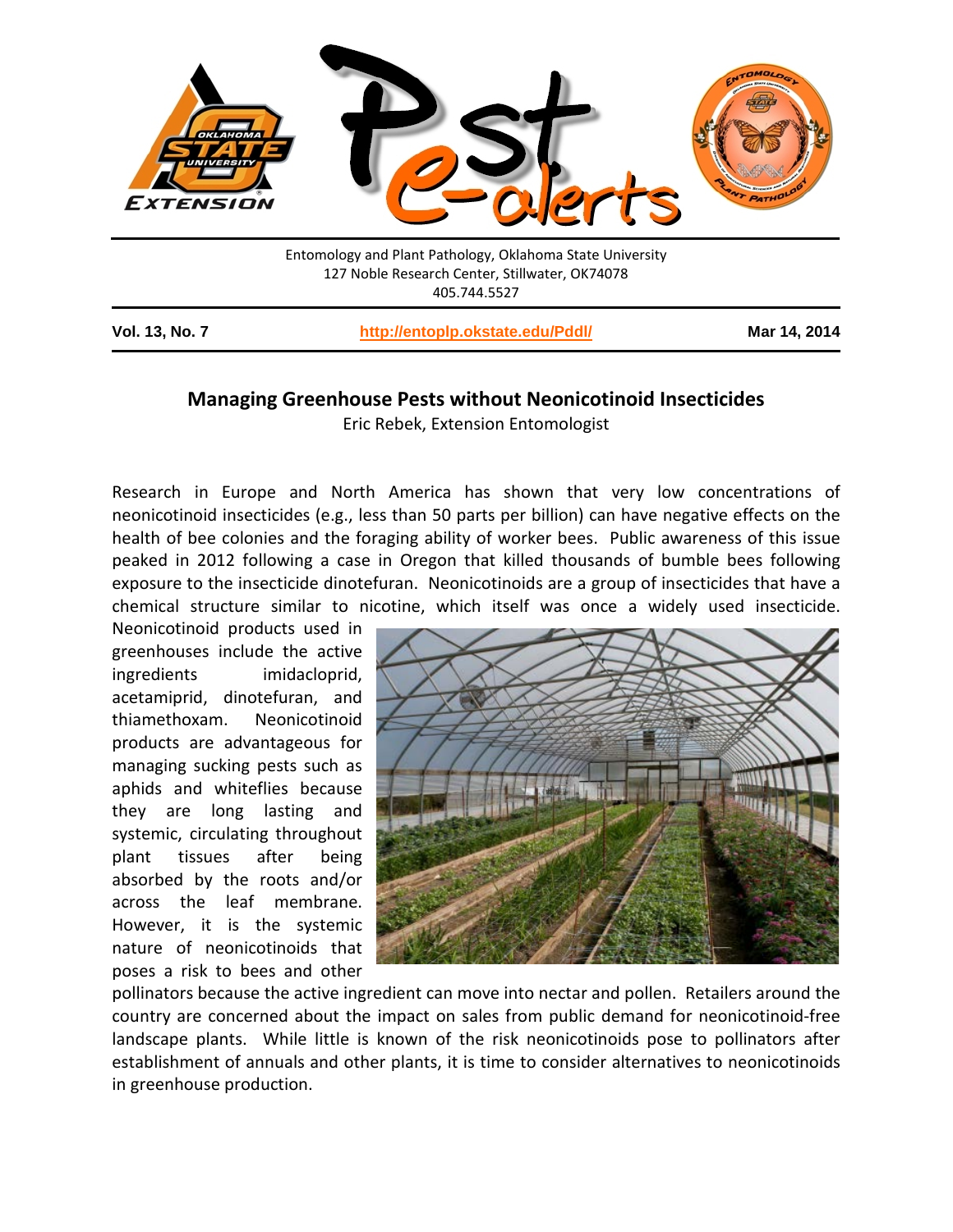## **Start with Integrated Pest Management (IPM)**

Growers looking for alternatives to neonicotinoids should start with non-chemical methods of pest control. Oklahoma Cooperative Extension Service publications E-1011: *Arthropod Pest Management for Greenhouses and Interiorscapes* and HLA-6710: *Integrated Pest Management in Commercial Greenhouses* provide detailed information about implementing IPM in the greenhouse (see references below). However, general strategies to prevent pest problems in the first place include:

- Inspecting all plant material for insects and disease symptoms prior to moving them in to the greenhouse
- Sanitation; keeping all floors and benches free of plant debris, soil, and other growing media that could serve as reservoirs for pests
- Keeping the greenhouse interior and surrounding exterior areas free of weeds, which could serve as a reservoir for pests
- Maintaining plant health to minimize stress such as water and nutrient deficiency
- Regular monitoring for pests through trapping and visual observation
- Implementing biological control when possible

For biological control to be successful, a good scouting program is critical, and predators and parasitoids should be released early in the crop before pests build to outbreak levels. Biological control agents should not be released onto plants previously treated with pesticides due to the presence of toxic residue. Also, plants should not be sprayed with insecticides when biological control agents are active in the greenhouse. Some insecticides are more compatible with biological control, so check with a biocontrol supplier before purchasing any product.



# **Alternative Chemistries**

I have made a list of alternative products known to be effective against key greenhouse pests (see Table 1). Most of these products need to be applied as foliar sprays when pest populations exceed tolerable levels. Not all pesticide options are listed (e.g., pyrethroids) because broadspectrum materials can disrupt biological control. Also, read all labels for important information about phytotoxicity and how to use for maximum efficacy.

### **Additional Resources**

Rebek, E. and M. Schnelle. Arthropod Pest Management in Greenhouses and Interiorscapes. Oklahoma Cooperative Extension Publication E-1011.

Rebek, E. and R. Cloyd. Management of Insects and Mites in Greenhouse Floral Crops. Oklahoma Cooperative Extension Publication CR-6718.

Schnelle, M. and E. Rebek. Integrated Pest Management in Commercial Greenhouses: an Overview of Principles and Practices. Oklahoma Cooperative Extension Publication HLA-6710.

Schnelle, M. and E. Rebek. IPM: Scouting and Monitoring for Pests in Commercial Greenhouses. Oklahoma Cooperative Extension Publication HLA-6711.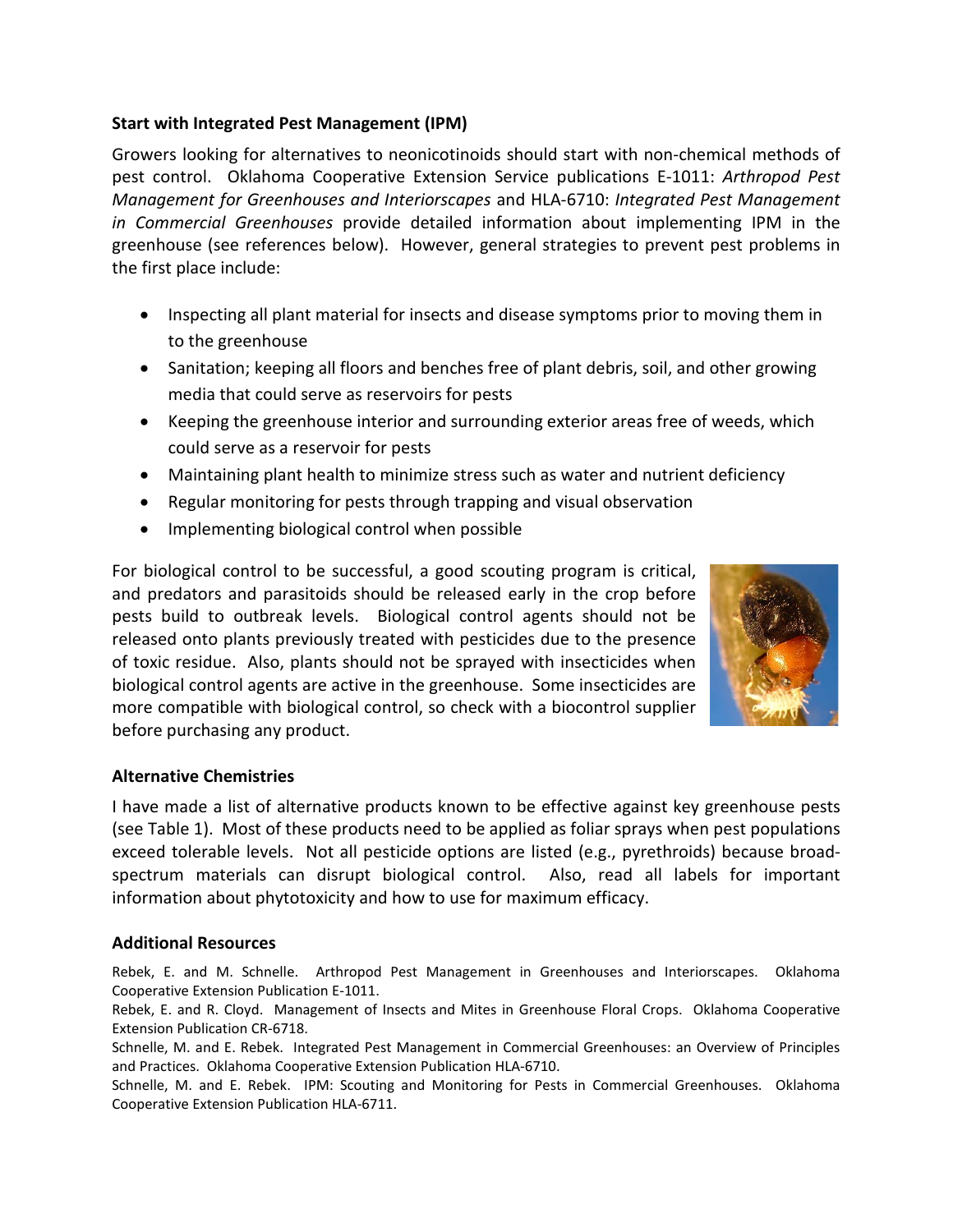| <b>Trade Name</b>          | <b>Active Ingredient(s)</b> | <b>Thrips</b> | <b>Aphids</b>      | Whiteflies         | <b>Scales</b>             | <b>Mealybugs</b> | Spider<br><b>Mites</b> | <b>Broad Mites/</b><br><b>Cyclamen Mites</b> |
|----------------------------|-----------------------------|---------------|--------------------|--------------------|---------------------------|------------------|------------------------|----------------------------------------------|
| Aria                       | Flonicamid                  | $\mathsf{X}$  | $\mathsf{X}$       | $\mathsf{X}$       |                           | X                |                        |                                              |
| Azatin/ Ornazin            | Azadirachtin                | X             | X                  | $\pmb{\mathsf{X}}$ | $\pmb{\times}$            | X                |                        |                                              |
| <b>Botanigard/Mycotrol</b> | Beauveria bassiana          | $\mathsf{X}$  | $\pmb{\mathsf{X}}$ | $\pmb{\mathsf{X}}$ |                           | $\mathsf X$      | $\pmb{\times}$         |                                              |
| Avid                       | Abamectin                   | X             | X                  | $\pmb{\mathsf{X}}$ |                           |                  | $\pmb{\mathsf{X}}$     | $\pmb{\times}$                               |
| <b>Orthene/ Precise</b>    | Acephate                    | $\mathsf{X}$  | $\pmb{\mathsf{X}}$ | $\mathsf X$        | $\boldsymbol{\mathsf{X}}$ | $\mathsf{X}$     |                        |                                              |
| Mesurol                    | Methiocarb                  | X             | $\pmb{\mathsf{X}}$ |                    |                           |                  |                        |                                              |
| Preferal/ NoFly            | Isaria fumosoroseus         | $\mathsf X$   | $\pmb{\mathsf{X}}$ | $\mathsf{X}$       |                           | $\mathsf{X}$     |                        |                                              |
| Enstar                     | Kinoprene                   | X             | Χ                  | X                  | $\pmb{\times}$            | $\mathsf{x}$     |                        |                                              |
| Endeavor                   | Pymetrozine                 |               | $\mathsf{X}$       | $\pmb{\mathsf{X}}$ |                           |                  |                        |                                              |
| <b>Distance</b>            | Pyriproxyfen                |               | X                  | $\pmb{\mathsf{X}}$ | $\pmb{\mathsf{X}}$        |                  |                        |                                              |
| Kontos                     | Spirotetramat               |               | Χ                  | X                  |                           | $\mathsf{X}$     | X                      |                                              |
| Ultra-Pure Oil/ SuffOil-X  | Petroleum oil               |               | Χ                  | X                  | $\pmb{\mathsf{X}}$        | X                | X                      |                                              |
| <b>Sunspray UFO</b>        | Paraffinic oil              | X             | $\pmb{\mathsf{X}}$ | $\mathsf{X}$       | X                         | $\mathsf X$      | $\pmb{\mathsf{X}}$     |                                              |
| <b>Triact Oil</b>          | Neem oil                    |               | X                  | X                  | Χ                         | X                | X                      |                                              |
| M-Pede                     | Insecticidal soap           |               | $\pmb{\mathsf{X}}$ | $\pmb{\times}$     | $\mathsf X$               | $\mathsf{X}$     | $\pmb{\times}$         |                                              |
| Hachi-Hachi                | Tolfenpyrad                 | $\mathsf{x}$  | Χ                  | $\pmb{\mathsf{X}}$ | $\pmb{\mathsf{X}}$        |                  |                        |                                              |
| Pedestal                   | Novaluron                   | $\mathsf{X}$  |                    | $\mathsf X$        |                           |                  |                        |                                              |
| Overture                   | Pyridalyl                   | X             |                    |                    |                           |                  |                        |                                              |
| Conserve                   | Spinosad                    | $\mathsf X$   |                    |                    |                           |                  |                        |                                              |
| Pylon                      | Chlorfenapyr                | X             |                    |                    |                           |                  | $\pmb{\mathsf{X}}$     | $\pmb{\times}$                               |
| Adept                      | Diflubenzuron               |               |                    | $\mathsf{X}$       |                           |                  |                        |                                              |
| Preclude                   | Fenoxycarb                  | X             | $\pmb{\mathsf{X}}$ | X                  | X                         |                  |                        |                                              |
| <b>Talus</b>               | Buprofezin                  |               |                    | $\mathsf X$        | $\mathsf X$               | $\mathsf X$      |                        |                                              |
| Floramite                  | Bifenazate                  |               |                    |                    |                           |                  | $\pmb{\mathsf{X}}$     |                                              |
| Shuttle                    | Acequinocyl                 |               |                    |                    |                           |                  | X                      |                                              |
| Ovation                    | Clofentazine                |               |                    |                    |                           |                  | $\pmb{\mathsf{X}}$     |                                              |
| TetraSan                   | Etoxazole                   |               |                    |                    |                           |                  | $\pmb{\mathsf{X}}$     |                                              |
| Magus                      | Fenazaquin                  |               |                    | $\pmb{\times}$     |                           |                  | X                      |                                              |
| Akari                      | Fenpyroximate               |               |                    |                    |                           |                  | $\pmb{\mathsf{X}}$     | $\mathsf{X}$                                 |
| Hexygon                    | Hexythiazox                 |               |                    |                    |                           |                  | $\pmb{\mathsf{X}}$     |                                              |
| Met52                      | Metarhizium anisopliae      | $\mathsf{X}$  |                    | $\mathsf X$        |                           |                  | $\pmb{\mathsf{X}}$     | $\pmb{\times}$                               |
| Sanmite                    | Pyridaben                   |               |                    | $\pmb{\mathsf{X}}$ |                           |                  | $\pmb{\mathsf{X}}$     | X                                            |
| Judo                       | Spiromesifen                |               |                    |                    |                           |                  | $\pmb{\mathsf{X}}$     | $\pmb{\mathsf{X}}$                           |

Table 1. Alternative chemistries to neonicotinoids for key arthropod pests of greenhouse crops.

This article is adapted for e-Pest Alerts with written permission from Dr. David Smitley, Michigan State University, author of an article written for Michigan State University Extension News entitled, "Greenhouse insect management without neonicotinoids" posted February 27, 2014.